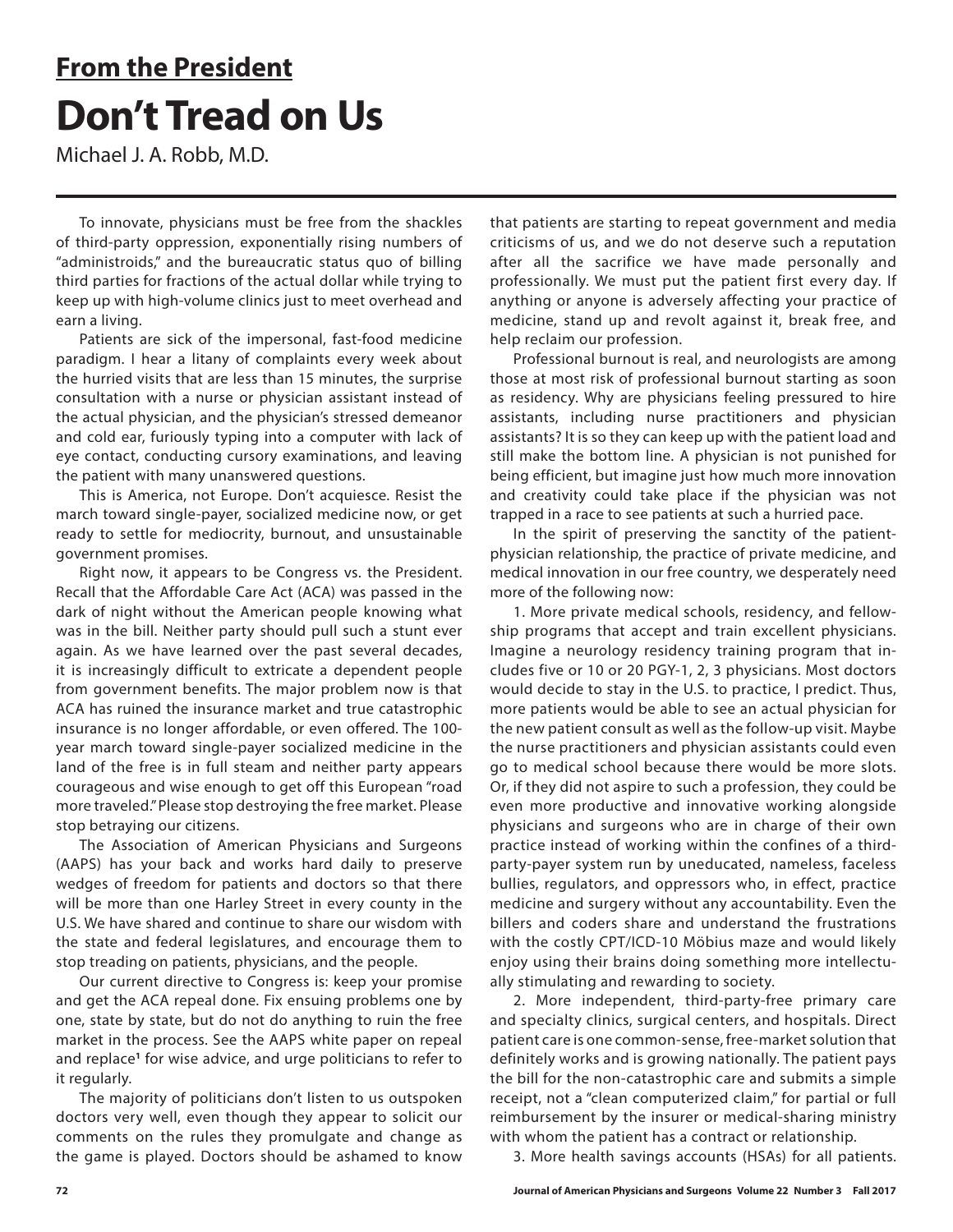Patients are experiencing much higher deductibles, inability to buy catastrophic insurance plans that offer care they need and want, and less freedom to choose the physician of their choice and get the consultation time and quality they deserve. Politicians are expanding government's tentacles further and further into patients' lives.

#### **Medicaid Is a Problem, Not a Solution**

In Arizona as of 2016, there are reportedly 9,430 primary care and 9,924 specialty physicians enrolled in Medicaid (urban and rural), and 603,267 primary care and 310,886 specialty service claims were filed as of 2015. Supposedly, the majority of licensed physicians are enrolled in Medicaid, but the number of physicians who have limited and/or stopped taking new Medicaid patients is unknown. The average wait time, the number of patients seeing the actual doctor for the initial visit, the average length of consultation, and clinical outcomes are not reported.**<sup>2</sup>** We know that administrators are dramatically outnumbering physicians nowadays. Prior authorization hurdles, diagnostic delays, and denials of care have become standard operating procedure. Taxpayers should be interested in a forensic accounting of Medicaid, state by state. How much money goes to actual medical care for the patient vs. administrative overhead? How much is taken from taxpayers in poorer states? How much goes to profits to stakeholders? How much is wasted on inefficient protocols? The Arizona state chapter of AAPS is conducting such an audit, and every state should follow suit. In fact, state governments should have been exercising this fiscal oversight already.

Arizona is claimed to be the most efficiently run program; it is 100 percent managed care. Physician and non-physician practitioner enrollment trends are up with the exception of behavioral health services, and payment rates are flat. Arizona Medicaid pays 73% to 92% of Medicare rates and is ranked 15 out of 50 states. Data on those physicians who have stopped taking new Medicaid patients is not published.**<sup>2</sup>** A preliminary audit**<sup>3</sup>** shows that contractor-level administrative expenses exceeded \$1 billion and pre-tax contractor profits were more than \$228 million on about \$10 billion of revenue in 2015 or 2016. Nearly \$400 million was transferred from the Medicaid program to other state agencies during the period 2012– 2016. How much actually reaches patient care is not known at this point; additional study is in progress. From this, we will still not be able to quantitate how much more helpful and compassionate medical care could be given by physicians willingly donating their time or seeing the patient for a mutually agreed upon fee in accordance with the patient's budget.

This summer I started on a mission to obtain an answer from Medicaid that could open up new doors for the private, third-party-free physician to help the poor, especially if the professional liability carriers do not reduce the rates or if the state does not pay for the professional liability policy of those physicians and surgeons donating a portion of their time to charity every month, as has been proposed to state

legislators by Alieta Eck, M.D., director of a prototypical charity clinic at the Zarephath Health Center in Somerset, New Jersey (2003-present).

Since the federal government is determined to expand Medicaid and states are so dependent on continued federal assistance, placing unsustainable demand on program resources, it is increasingly imperative that physicians be free to treat Medicaid patients privately on a case-by-case basis, and that patients be free to pay physicians on a case-bycase basis for both primary and specialty/subspecialty care. Direct access to specialists should be legal, too. Possessing a Medicaid card does not guarantee timely access to medical care rendered by a physician or surgeon. Many doctors do not take Medicaid, or have stopped seeing new Medicaid patients. If the government is determined to maintain its predominance, then more exit ramps to freedom are mandatory, lest American medicine become a footnote in history.

This important question—silly as it may sound in a free country—was asked of Medicaid: "Can the Medicaid patient pay privately for medical and surgical services offered by a non-enrolled, non-contracted doctor?"

The official answer, convoluted and full of Medicaid jargon, came via a personal telephone call from Medicaid's general counsel in late July 2017 and email. The answer is a qualified "Yes." The option of a patient-doctor agreement was raised, but a sample agreement is not available through the Medicaid office. AAPS is working on a prototype of such an agreement, which will document that the patient agrees to pay privately, the physician and patient agree not to submit a claim, and the patient is free to seek care elsewhere in-network at any time. Sound familiar? Those of you who are enjoying your Medicare opt-out status with automatic renewal every two years will understand.

The Texas statute [Tex. Admin. Code § 354.1131(f )] states that the Medicaid patient is free to see a physician who is not enrolled in Medicaid with the understanding that the patient pays for the bill, no claims will be submitted, and Texas Medicaid is not liable for any reimbursements.

Medicaid was unable to answer questions about the logistics of orders and referrals and payment for such care written by the third-party-free doctor. Pharmacies have told me that they suspect the patient might receive a bill from Medicaid if the pharmacy accidentally filled a prescription for a Medicaid patient written by a private doctor. An in-network Medicaid clinic could simply read the recommendations of the private doctor and consider coordinating the care. But in-network physicians might be uncertain about whether Medicaid would cover such a recommendation, or whether more prior-authorization red tape would be required. Thus, the backup plan is obtaining the workup or care privately at facilities that charge a fair cash price for medicines, laboratory tests, radiological imaging, physical therapy, durable medical equipment, surgery, etc.

We need more transparent drug pricing; more awareness of the bargain cash prices for laboratory tests by small and large laboratories in every state; more third-party-free surgical centers in every state; a movement toward private